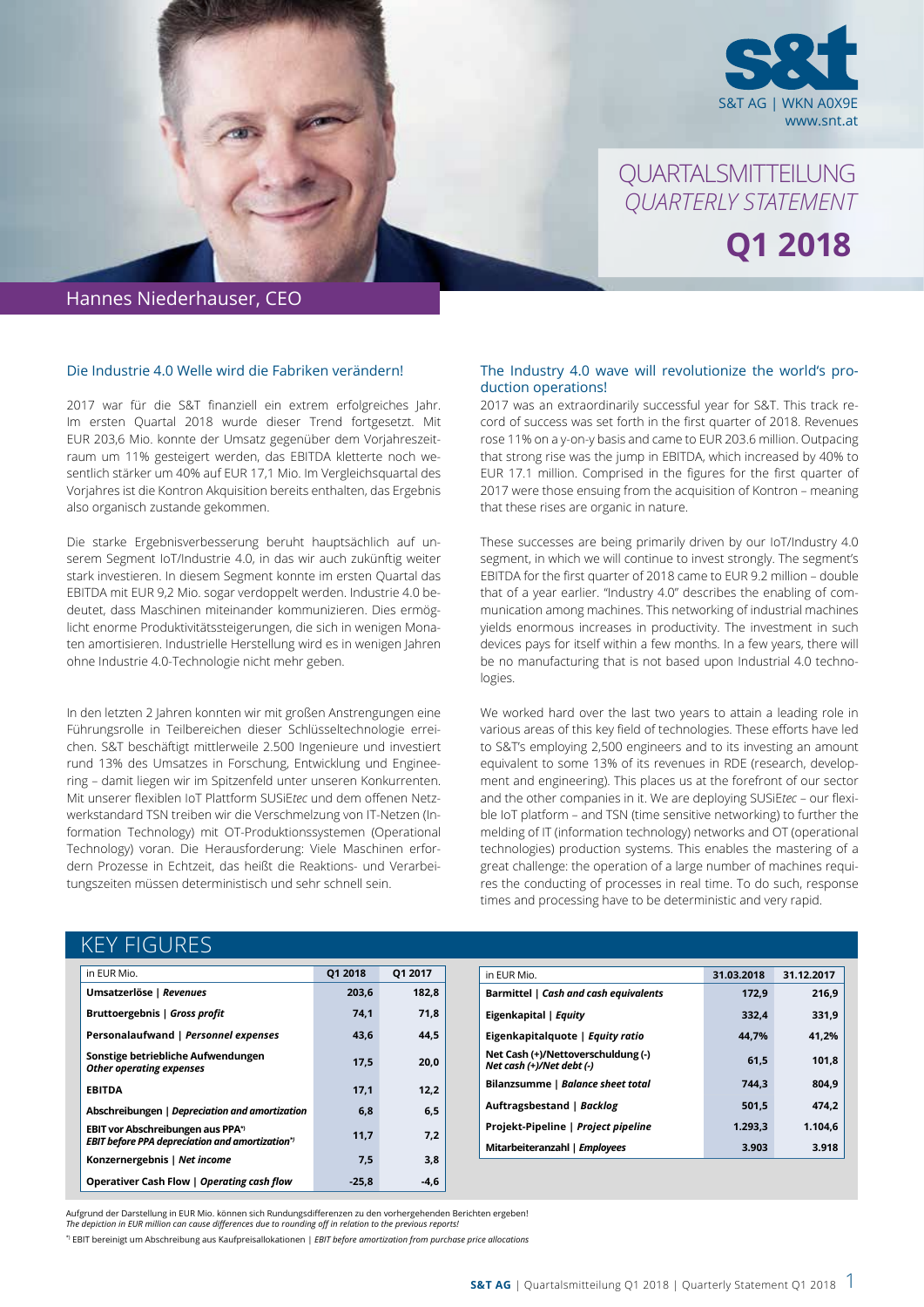Der Markt für Industrie 4.0-Technologie steht erst am Anfang seiner Möglichkeiten. Während heute rund 4 Milliarden "Dinge", vor allem Maschinen, über das Internet vernetzt sind, sollen es 2022 bereits 10 Milliarden sein.

S&T partizipiert bereits in diesem Markt und wird auch weiter von dem starken Wachstum profitieren.

Unsere Projekt-Pipeline erreichte Ende Q1 2018 rund EUR 1,3 Milliarden (31. Dezember 2017: EUR 1,1 Milliarden). 2018 planen wir erstmals rund EUR 1 Milliarde Umsatz zu erreichen. 2023 sollen es bereits EUR 2 Milliarden sein. Die Profitabilität soll dabei sogar noch stärker steigen: Mit einer EBITDA-Marge von 8,4% haben wir im Q1 2018 einen großen Schritt in Richtung der mittelfristig angestrebten 10%-Marge getan. Für 2018 planen wir mindestens EUR 80 Mio. EBITDA zu erreichen.

Industrie 4.0 wird die Fabriken stark verändern – und S&T ist vorne mit dabei!

Hannes Niederhauser CEO S&T AG

Though already large, the market for Industry 4.0 has just begun to take off. As of today, some 4 billion "things" – primarily machines – are networked via the Internet. Within four years and thus by 2022, this figure will have risen to 10 billion.

S&T is already a major player on this market, and is thus positioned to partake in this further strong growth.

As of the end of the first quarter of 2018, our project pipeline had reached EUR 1.3 billion (December 31, 2017: EUR 1.1 billion). We have set our sights on S&T's achieving revenues in 2018 of some EUR 1 billion. This will be the first time that our group has reached this key mark. Our goal for 2023: EUR 2 billion. Another objective is to have our profitability outperform this ambitious rise. Our achieving an EBITDA rate of 8.4% in the first quarter of 2018 represents our having taken a major step towards reaching the 10% envisioned for the years to come. We plan to realize an EBITDA of at least EUR 80 million in 2018.

Industry 4.0 will revolutionize the way the world produces – and S&T will be at the forefront of this revolution!

Hannes Niederhauser CEO S&T AG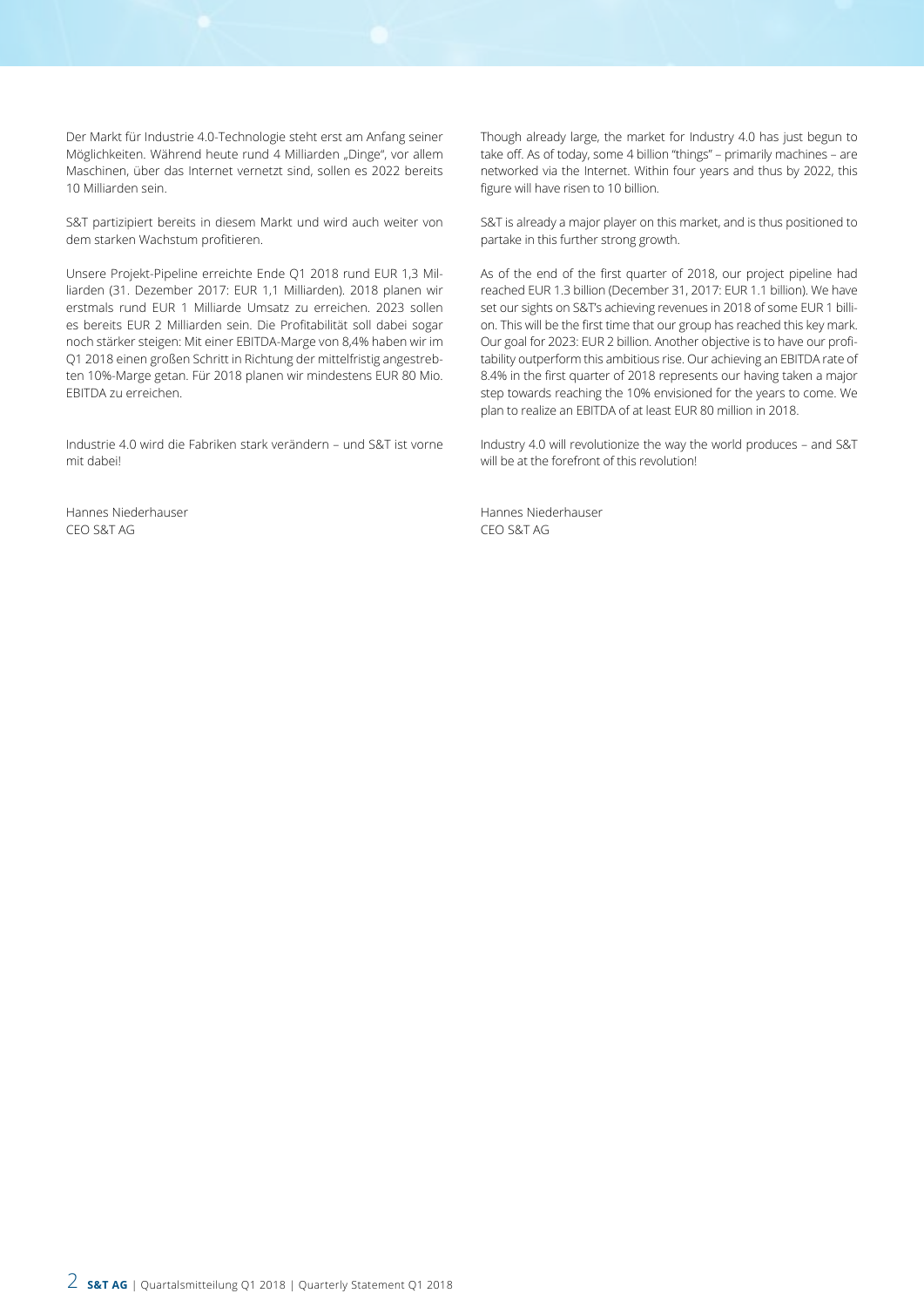#### S&T AG setzt auch im ersten Quartal 2018 das Umsatz- und Ergebniswachstum fort

Im Startquartal des Geschäftsjahres 2018 konnte die S&T Gruppe sowohl den Umsatz als auch die Profitabilität gegenüber dem Vorjahresquartal weiter steigern. Der Umsatz erhöhte sich hierbei um rund 11%. Gleichzeitig konnten die wesentlichen Ergebniskennziffern im Vorjahresvergleich weiter gesteigert und überproportional zum Umsatz verbessert werden: Das EBITDA erhöhte sich um rund 40%, das Konzernergebnis konnte sogar um nahezu 100% verbessert werden.

Der Umsatz des ersten Quartals 2018 stieg gegenüber dem Vergleichsquartal von EUR 182,8 Mio. auf EUR 203,6 Mio. Dabei konnte auch das Bruttoergebnis von EUR 71,8 Mio. auf EUR 74,1 Mio. gesteigert werden. Dies resultierte, unter anderem auf Grund der Auswirkungen der Anfang 2017 gestarteten Kostensenkungsmaßnahmen auf Seiten der Kontron, im abgelaufenen Quartal in einem EBITDA von EUR 17,1 Mio. (Vj.: EUR 12,2 Mio.). Die Aufwendungen für Abschreibungen blieben mit EUR 6,8 Mio. (Vj.: EUR 6,5 Mio.), nach dem signifikanten Anstieg gegenüber dem ersten Quartal 2017 auf Grund der Abschreibungen auf aktivierte Entwicklungskosten und sonstige immaterielle Vermögenswerte aus Kaufpreisallokationen, nahezu unverändert. Dies führte insgesamt zu einem deutlichen Anstieg des Konzernergebnisses auf EUR 7,5 Mio. (Vj.: EUR 3,8 Mio.). Der Gewinn je Aktie erhöhte sich damit gegenüber dem Vorjahr trotz der gestiegenen Aktienanzahl durch die ab Sommer 2017 durchgeführten Barund Sachkapitalerhöhungen signifikant auf 12 Cent (Vj.: 5 Cent).

#### Alle Geschäftssegmente operativ positiv - Segment "IoT Solutions" trägt bereits mehr als 50% zum EBITDA der S&T Gruppe bei

Im Rahmen der Übernahme der Kontron wurden die Geschäftssegmente der S&T Gruppe neu strukturiert. Seit dem ersten Quartal 2017 erfolgt die Steuerung der Unternehmensgruppe nach folgenden drei Segmenten:

- "IT Services": dieses Segment beinhaltet die ehemaligen S&T Segmente "Services DACH" und "Services EE";
- "IoT Solutions": dieses Segment beinhaltet die ehemaligen S&T Segmente "Appliances Security" und "Appliances Smart Energy" sowie Teile der Kontron Gruppe;
- "Embedded Systems": dieses Segment wurde neu geschaffen und beinhaltet insbesondere die Tätigkeiten der Kontron Gruppe in Nordamerika.

### S&T AG sets forth in the first quarter of 2018 its growth in revenues and income

Setting forth past performances, the S&T Group increased in the first quarter of financial year 2018 its revenues and income, as compared to the same quarter in 2017. Revenues rose some 11%. This strong performance was outpaced by the increases registered in key indicators of earnings. EBITDA rose by some 40%, with net income nearly doubling.

S&T's revenues climbed from the first quarter of 2017's EUR 182.8 million to 2018's EUR 203.6 million. Gross profit increased from EUR 71.8 million to EUR 74.1 million. A driver of this rise was the cost-cutting measures launched at the beginning of 2017 in Kontron. S&T increased its EBITDA to EUR 17.1 million (PY: EUR 12.2 million). At EUR 6.8 million, depreciation and amortization remained virtually unchanged over those of the previous year (PY: EUR 6.5 million). 2017's rise had been due to amortization of capitalized costs of development and other intangible assets ensuing from purchase price allocations. These factors combined caused consolidated income to rise substantially to EUR 7.5 million (PY: EUR 3.8 million). Despite the capital increases conducted by S&T in summer 2017 and afterwards (on both cash and non-cash bases), earnings per share staged a corresponding jump, going from 5 cents per share to 12 cents.

#### All business segments with positive operating results – the IoT Solutions segment supplying more than 50% of the S&T Group's EBITDA

The acquisition of Kontron led to a new structure of S&T Group's business segments. Since the first quarter of 2017, the Group is comprised in the following three segments:

- The "IT Services" segment comprises the former "Services Germany, Austria and Switzerland" and "Services EE" segments;
- The "IoT Solutions" segment is made up of "Appliances Security" and "Appliances Smart Energy" segments of S&T and of parts of the Kontron group;
- "Embedded Systems" was created to encompass especially the operations of the Kontron group in North America.

| Q1 2018<br>EUR Mio.        | <b>IT Services</b> | <b>IoT</b><br><b>Solutions</b> | Embedded<br><b>Systems</b> | Gesamt<br><b>Total</b> |
|----------------------------|--------------------|--------------------------------|----------------------------|------------------------|
| Umsatzerlöse   Revenues    | 90,9               | 75,3                           | 37,5                       | 203,6                  |
| <b>EBITDA</b>              | 5,4                | 9,2                            | 2,6                        | 17,1                   |
|                            |                    |                                |                            |                        |
| Q1 2017<br><b>EUR Mio.</b> | <b>IT Services</b> | <b>IoT</b><br><b>Solutions</b> | Embedded<br><b>Systems</b> | Gesamt<br><b>Total</b> |
| Umsatzerlöse   Revenues    | 70,1               | 68,8                           | 43,9                       | 182,8                  |

Zum Gesamtumsatz trug das Segment "IT Services" 44,6%, das Segment "IoT Solutions" 37,0% und das Segment "Embedded Systems" rund 18,4% bei. Das EBITDA des Segments "IT Services" stieg gegenüber dem Vorjahr von EUR 4,1 Mio. auf EUR 5,4 Mio., im Segment "IoT Solutions" erhöhte es sich von EUR 4,5 Mio. auf EUR 9,2 Mio. Somit wurden im ersten Quartal 2018 rund 54% des EBITDA der S&T Gruppe im "IoT Solutions" Segment erwirtschaftet. Weiter entfielen EUR 2,6 Mio. (Vj.: EUR 3,7 Mio.) des EBITDA auf das Segment "Embedded Systems".

Of the total revenues, "IT Services" supplied 44.6%, with "IoT Solutions" contributing 37.0% and "Embedded Systems" some 18.4%. The EBITDA recorded by "IT Services" rose from 2017's EUR 4.1 million to EUR 5.4 million. The EBITDA of "IoT Solutions" increased from EUR 4.5 million to EUR 9.2 million – equivalent to 54% of the EBITDA earned by the S&T Group in the first quarter of 2018. A further EUR 2.6 million (PY: EUR 3.7 million) in EBITDA was forthcoming from the "Embedded Systems" segment.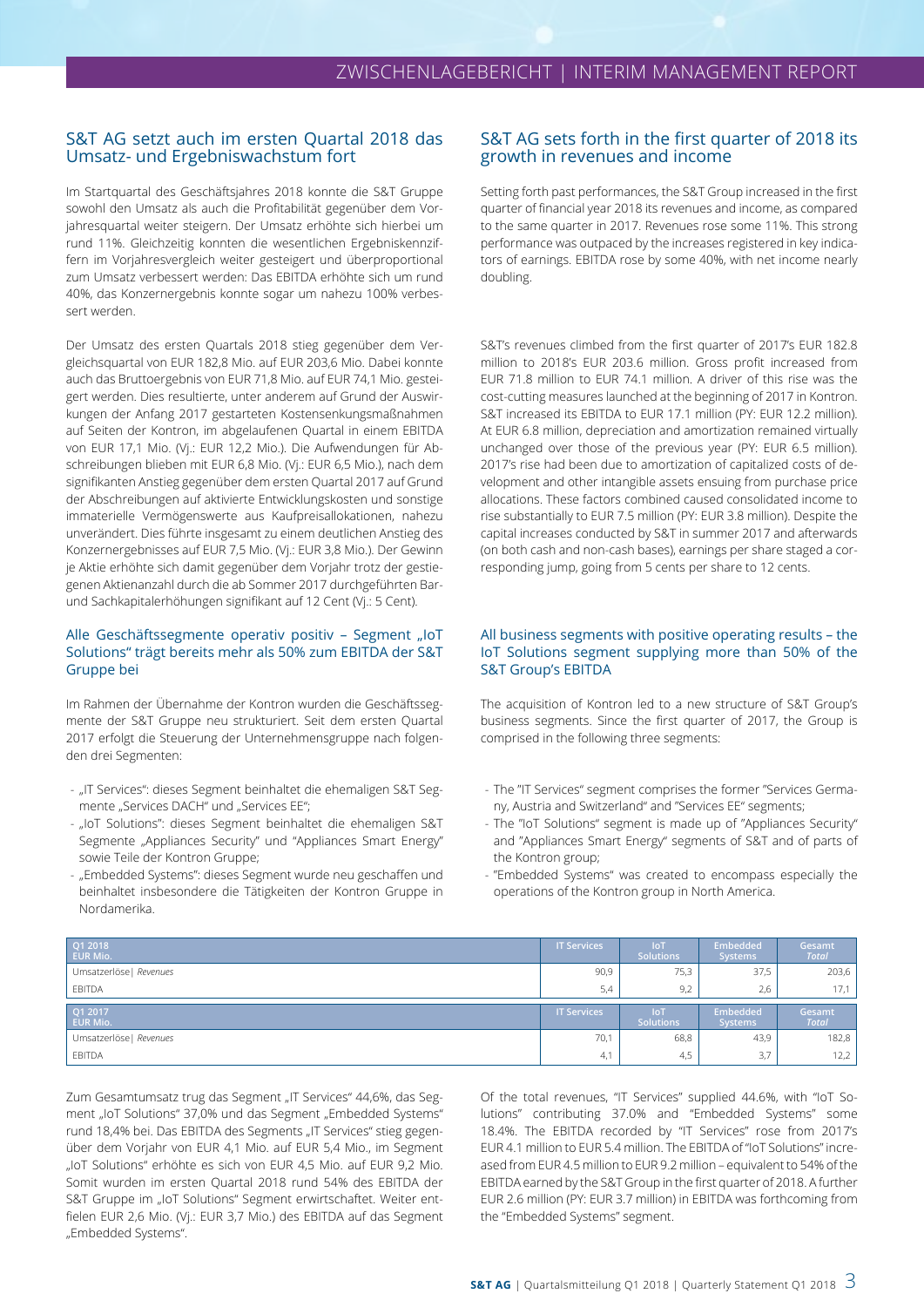### Solide Vermögenslage, saisonal schwächerer operativer Cashflow

Die Vermögens- und Liquiditätslage des Startquartals 2018 spiegelt, wie auch im ersten Quartal 2017 und die Jahre zuvor, saisonale Effekte wieder: Das Eigenkapital erhöhte sich auf EUR 332,4 Mio. (31. Dezember 2017: EUR 331,9 Mio.), die Eigenkapitalquote stieg im Wesentlichen auf Grund der verringerten Bilanzsumme von 41,2% zum Jahresende 2017 auf 44,7% zum 31. März 2018. Die Barmittel betrugen EUR 172,9 Mio. (31. Dezember 2017: EUR 216,9 Mio.), während sich die kurz- und langfristigen finanziellen Verbindlichkeiten auf EUR 111,5 Mio. (31. Dezember 2017: EUR 115,1 Mio.) beliefen. Der operative Cashflow war traditionell im ersten Quartal des laufenden Geschäftsjahres auf Grund saisonaler Effekte schwächer und belief sich auf EUR -25,8 Mio. (Vj.: EUR -4,6 Mio.). Der Personalstand lag bei 3.903 Mitarbeitern gegenüber 3.729 Mitarbeitern zum 31. März 2017 bzw. 3.918 Mitarbeitern zum 31. Dezember 2017.

#### Solid assets, seasonally weak operating cash flow

As had been the case in the first quarters of 2017 and of years previous to that, S&T's assets and liquidity manifested in the first quarter of 2018 seasonal effects. Equity rose to EUR 332.4 million (December 31, 2017: EUR 331.9 million). The decline in the balance sheet sum caused the equity rate to rise from 41.2% as of December 31, 2017, to 44.7% as of March 31, 2018. Cash and cash equivalents came to EUR 172.9 million (December 31, 2017: EUR 216.9 million). Current and non-current financial liabilities amounted to EUR 111.5 million (December 31, 2017: EUR 115.1 million). As is traditionally the case, seasonal effects caused operating cash flow to be relatively weak in the first quarter of financial year 2018. It came to EUR -25.8 million (PY: EUR -4.6 million). As of March 31, 2017, the S&T Group employed 3,903 employees, as opposed to 3,729 employees as of March 31, 2017 and 3,918 employees as of December 31, 2017.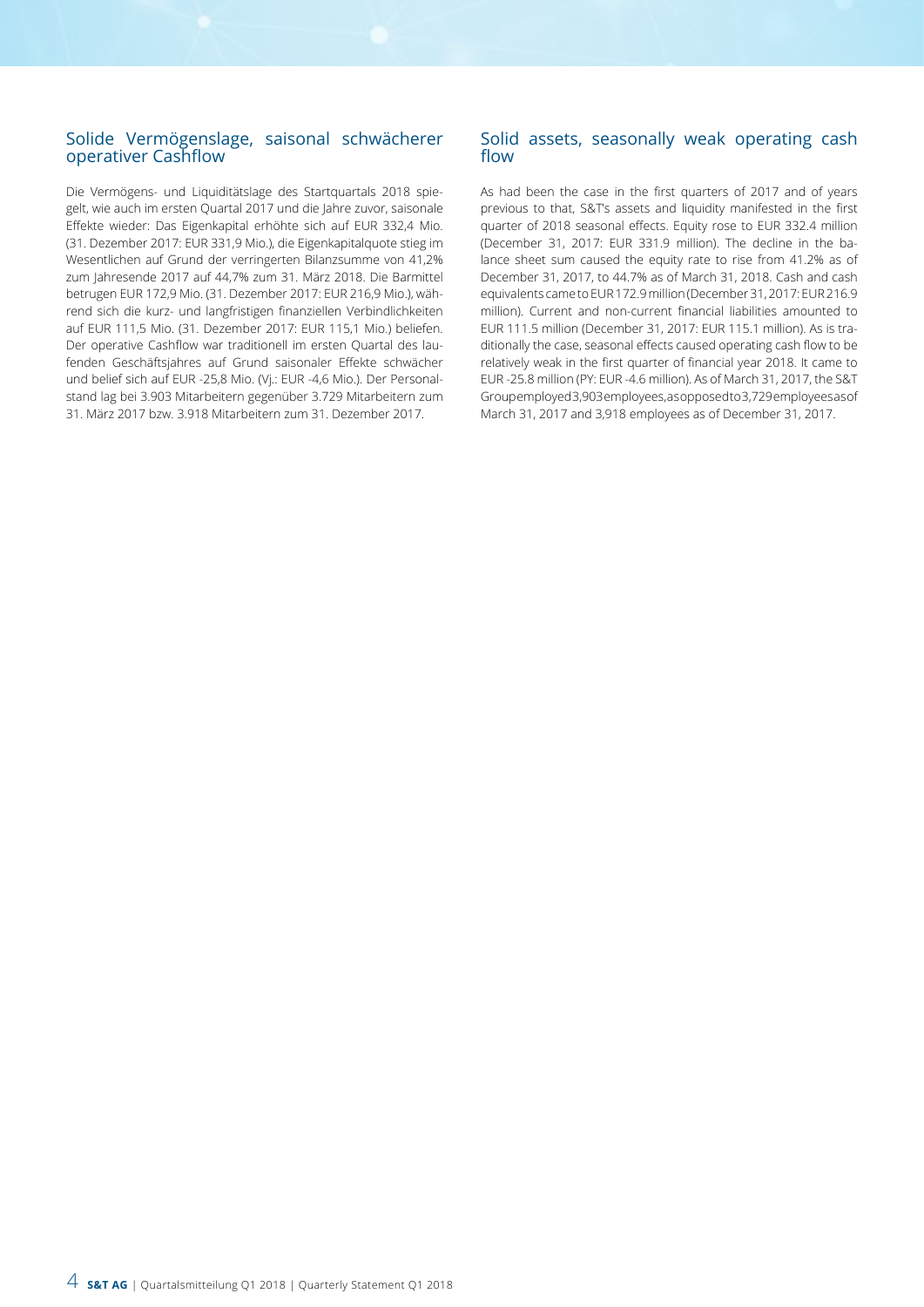# KONZERN-GEWINN- UND VERLUSTRECHNUNG | CONSOLIDATED INCOME STATEMENT

| Konzern-Gewinn- und Verlustrechnung   Consolidated income statement                                                                                          | Q1 2018<br><b>TEUR</b> | Q1 2017<br><b>TEUR</b> |
|--------------------------------------------------------------------------------------------------------------------------------------------------------------|------------------------|------------------------|
| Umsatzerlöse   Revenues                                                                                                                                      | 203.631                | 182.844                |
| Aktivierte Entwicklungskosten   Capitalized development costs                                                                                                | 3.308                  | 2.951                  |
| Sonstige betriebliche Erträge   Other operating income                                                                                                       | 697                    | 1.927                  |
| Aufwendungen für Material und sonstige bezogene Leistungen   Expenditures for materials and other services purchased                                         | $-129.515$             | $-111.077$             |
| Personalaufwand   Personnel expenses                                                                                                                         | $-43.551$              | $-44.470$              |
| Abschreibungen   Depreciation and amortization                                                                                                               | $-6.785$               | $-6.511$               |
| Sonstige betriebliche Aufwendungen   Other operating expenses                                                                                                | $-17.491$              | $-19.973$              |
| Ergebnis aus der betrieblichen Tätigkeit   Result from business operations                                                                                   | 10.294                 | 5.691                  |
| Finanzerträge   Finance income                                                                                                                               | 292                    | 69                     |
| Finanzaufwendungen   Finance expenses                                                                                                                        | $-1.789$               | $-1.388$               |
| Finanzergebnis   Financial result                                                                                                                            | $-1.497$               | $-1.319$               |
| Anteil am Ergebnis assoziierter Unternehmen   Result from associated companies                                                                               | $\overline{3}$         | $\Omega$               |
| Ergebnis vor Ertragsteuern   Earnings before taxes                                                                                                           | 8.800                  | 4.372                  |
| Ertragsteuern   Income taxes                                                                                                                                 | $-1.274$               | $-562$                 |
| Konzernergebnis   Net income                                                                                                                                 | 7.526                  | 3.810                  |
| Periodenergebnis zurechenbar den Anteilsinhabern ohne beherrschenden Einfluss<br>Results from the period attributable to owners of non-controlling interests | 167                    | 1.378                  |
| Periodenergebnis zurechenbar den Anteilsinhabern der Muttergesellschaft<br>Results from the period attributable to owners of interests in parent company     | 7.359                  | 2.432                  |
| Ergebnis je Aktie (unverwässert)   Earnings per share (undiluted)                                                                                            | 0.12                   | 0,05                   |
| Ergebnis je Aktie (verwässert)   Earnings per share (diluted)                                                                                                | 0,12                   | 0,05                   |
| Durchschnittlich im Umlauf befindliche Aktien in Tausend (unverwässert)<br>Average number of shares in circulation (in thousands, undiluted)                 | 63.442                 | 48.927                 |
| Durchschnittlich im Umlauf befindliche Aktien in Tausend (verwässert)<br>Average number of shares in circulation (in thousands, diluted)                     | 63.949                 | 49.604                 |
| Anzahl Aktien zum Stichtag in Tausend   Number of shares as of balance sheet date (in thousands)                                                             | 63.442                 | 48.927                 |

| Konzern-Gesamtperiodenerfolgsrechnung   Statement of other comprehensive income                                                                                                                | 01 2018<br><b>TEUR</b> | 01 2017<br><b>TEUR</b> |
|------------------------------------------------------------------------------------------------------------------------------------------------------------------------------------------------|------------------------|------------------------|
| Konzernergebnis   Net income                                                                                                                                                                   | 7.526                  | 3.810                  |
| Beträge, die nicht in die Gewinn- und Verlustrechnung umgegliedert werden<br>Items that will not be reclassified to profit or loss                                                             |                        |                        |
| Neubewertungen gemäß IAS 19   Remeasurement according to IAS 19<br>Gewinne(+)/Verluste(-) aus Neubewertung   Gains(+)/losses(-) from remeasurement                                             | $-29$                  |                        |
| Beträge, die ggf. in künftigen Perioden in die Gewinn- und Verlustrechnung umgegliedert werden<br>Items that may be subsequently reclassified to profit or loss                                |                        |                        |
| Unrealisierte Gewinne/Verluste aus der Währungsumrechnung   Unrealized gains/losses from currency translation                                                                                  | $-1.535$               | $-92$                  |
| Unrealisierte Gewinne/Verluste aus der Zeitwertbewertung von Wertpapieren zur Veräußerung verfügbar<br>Unrealized gains/losses from measurement at fair value of available for sale securities |                        |                        |
|                                                                                                                                                                                                | $-1.535$               | $-92$                  |
| Sonstiges Ergebnis   Other comprehensive income                                                                                                                                                | $-1.564$               | $-92$                  |
| Konzern-Gesamtperiodenerfolg   Total other comprehensive income                                                                                                                                | 5.962                  | 3.718                  |
| davon entfallen auf   of which attributable to                                                                                                                                                 |                        |                        |
| Anteilsinhaber ohne beherrschenden Einfluss   Owners of non-controlling interests                                                                                                              | $-355$                 | 427                    |
| Anteilsinhaber der Muttergesellschaft   Owners of interests in parent company                                                                                                                  | 6.317                  | 3.291                  |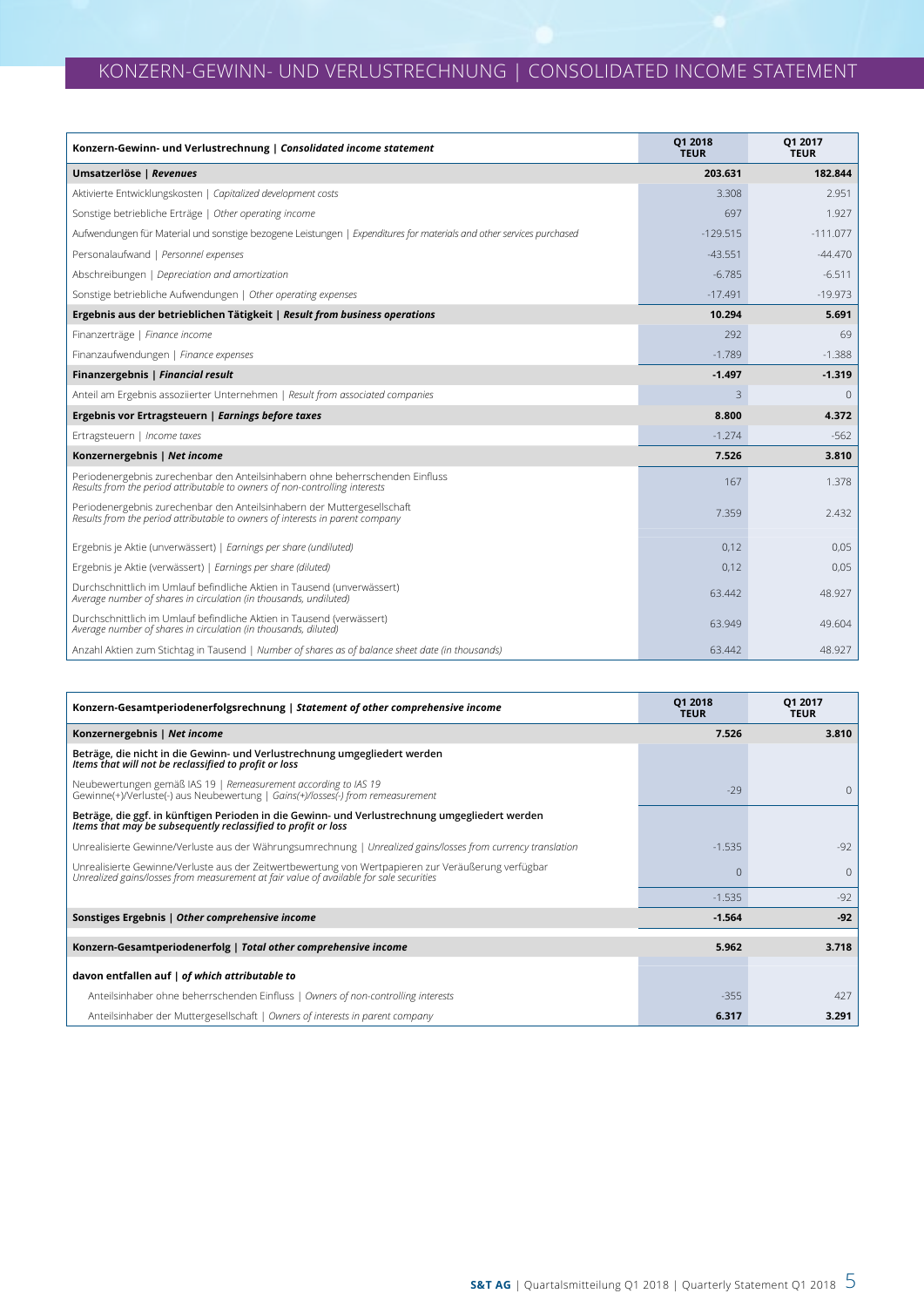# KONZERN-BILANZ | CONSOLIDATED BALANCE SHEET

| VERMÖGEN   Assets                                                         | 31.03.2018<br><b>TEUR</b> | 31.12.2017<br><b>TEUR</b> |
|---------------------------------------------------------------------------|---------------------------|---------------------------|
| Langfristige Vermögenswerte   Non-current assets                          |                           |                           |
| Sachanlagen   Property, plant and equipment                               | 30,740                    | 31.871                    |
| Immaterielle Vermögenswerte   Intangible assets                           | 188.462                   | 189.929                   |
| Anteile an assoziierten Unternehmen   Investments in associated companies | 319                       | 316                       |
| Finanzielle Vermögenswerte   Financial assets                             | 14.423                    | 17.258                    |
| Latente Steuern   Deferred taxes                                          | 29.682                    | 28.610                    |
|                                                                           | 263.626                   | 267.984                   |
| Kurzfristige Vermögenswerte   Current assets                              |                           |                           |
| Vorräte   Inventories                                                     | 109.866                   | 104.016                   |
| Forderungen aus Lieferungen und Leistungen   Trade accounts receivable    | 148,630                   | 172.404                   |
| Sonstige Forderungen und Vermögenswerte   Other receivables and assets    | 49.278                    | 43.519                    |
| Liquide Mittel   Cash and cash equivalents                                | 172.926                   | 216.946                   |
|                                                                           | 480.700                   | 536.885                   |
| SUMME VERMÖGEN   Total assets                                             | 744.326                   | 804.869                   |

| EIGENKAPITAL UND SCHULDEN   Equity and liabilities                                                                                      | 31.03.2018<br><b>TEUR</b> | 31.12.2017<br><b>TEUR</b> |
|-----------------------------------------------------------------------------------------------------------------------------------------|---------------------------|---------------------------|
| Konzerneigenkapital   Equity                                                                                                            |                           |                           |
| Gezeichnetes Kapital   Subscribed capital                                                                                               | 63.442                    | 63.442                    |
| Kapitalrücklage   Capital reserves                                                                                                      | 164.210                   | 167.789                   |
| Angesammelte Ergebnisse   Accumulated results                                                                                           | 86.888                    | 79.529                    |
| Sonstige Eigenkapitalbestandteile   Other reserves                                                                                      | $-6.696$                  | $-5.654$                  |
| Auf die Anteilsinhaber der Muttergesellschaft entfallendes Eigenkapital<br>Equity attributable to owners of interests in parent company | 307.844                   | 305.106                   |
| Anteile ohne beherrschenden Einfluss   Non-controlling interests                                                                        | 24.558                    | 26.745                    |
|                                                                                                                                         | 332.402                   | 331.851                   |
| Langfristige Schulden   Non-current liabilities                                                                                         |                           |                           |
| Langfristige finanzielle Verbindlichkeiten   Non-current financial liabilities                                                          | 65.425                    | 68.694                    |
| Sonstige langfristige Verbindlichkeiten   Other non-current liabilities                                                                 | 28.596                    | 35.219                    |
| Latente Steuern   Deferred taxes                                                                                                        | 10.522                    | 9.465                     |
| Rückstellungen   Provisions                                                                                                             | 21.965                    | 21.219                    |
|                                                                                                                                         | 126.508                   | 134.597                   |
| Kurzfristige Schulden   Current liabilities                                                                                             |                           |                           |
| Kurzfristige finanzielle Verbindlichkeiten   Current financial liabilities                                                              | 46.039                    | 46.440                    |
| Verbindlichkeiten aus Lieferungen und Leistungen   Trade accounts payable                                                               | 114.472                   | 154.874                   |
| Rückstellungen   Provisions                                                                                                             | 30.417                    | 36.680                    |
| Sonstige kurzfristige Verbindlichkeiten   Other current liabilities                                                                     | 94.488                    | 100.427                   |
|                                                                                                                                         | 285.416                   | 338.421                   |
| SUMME EIGENKAPITAL UND SCHULDEN   Total equity and liabilities                                                                          | 744.326                   | 804.869                   |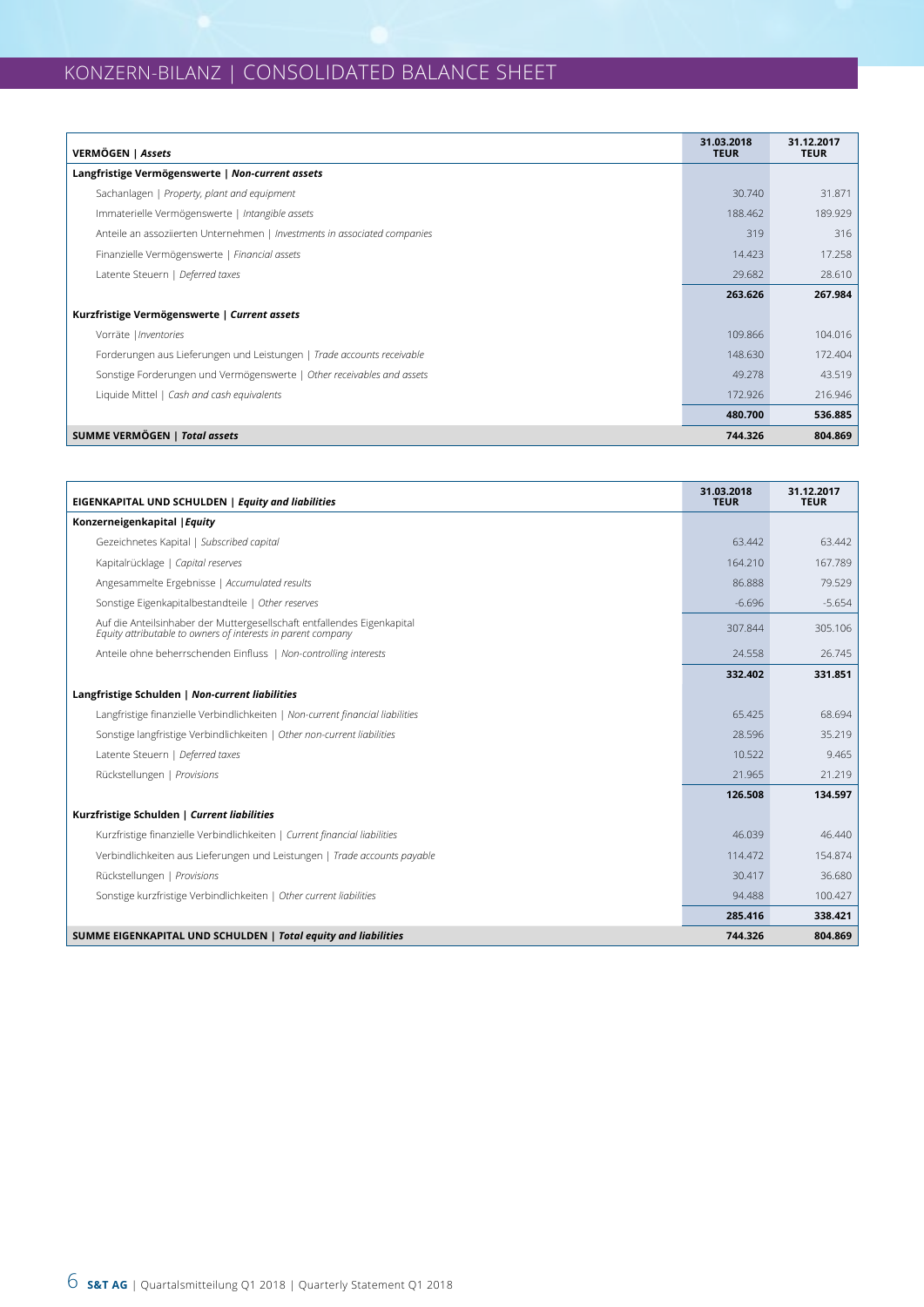# KONZERN-GELDFLUSSRECHNUNG | CONSOLIDATED CASH FLOW STATEMENT

| KONZERN-GELDFLUSSRECHNUNG   Consolidated cash flow statement                                                                                                                                                                                                 | Q1 2018<br><b>TEUR</b> | Q1 2017<br><b>TEUR</b> |
|--------------------------------------------------------------------------------------------------------------------------------------------------------------------------------------------------------------------------------------------------------------|------------------------|------------------------|
| Konzern-Cashflow aus operativer Tätigkeit   Cash flow from operating activities                                                                                                                                                                              |                        |                        |
| Ergebnis vor Ertragssteuern   Earnings before taxes                                                                                                                                                                                                          | 8.800                  | 4.372                  |
| Abschreibungen   Depreciation and amortization                                                                                                                                                                                                               | 6.785                  | 6.511                  |
| Zinsaufwendungen   Interest expenditures                                                                                                                                                                                                                     | 1.789                  | 1.388                  |
| Zinserträge und Erträge aus dem Abgang von Finanzanlagen<br>Interest and other income from the disposal of financial assets                                                                                                                                  | $-292$                 | $-69$                  |
| Anteil Ergebnis von assoziierten Unternehmen   Result from associated companies                                                                                                                                                                              | $-3$                   | $\mathbf{0}$           |
| Zunahme/Abnahme der Rückstellungen   Increase/decrease of provisions                                                                                                                                                                                         | $-1.012$               | $-3.257$               |
| Gewinne/Verluste aus dem Abgang von langfristigen nicht-finanziellen Vermögenswerten<br>Gains/losses from the disposal of non-current non-financial assets                                                                                                   | $-12$                  | 257                    |
| Veränderung von Vorräten   Changes in inventories                                                                                                                                                                                                            | $-5.851$               | $-5.103$               |
| Veränderung von Forderungen aus Lieferungen und Leistungen   Changes in trade accounts receivable                                                                                                                                                            | 23.774                 | 26.562                 |
| Veränderung von sonstigen Forderungen und Vermögenswerten   Changes in other receivables and assets                                                                                                                                                          | $-6.100$               | $-11.529$              |
| Veränderung von Verbindlichkeiten aus Lieferungen und Leistungen   Changes in trade accounts payable                                                                                                                                                         | $-40.402$              | $-18.416$              |
| Veränderung von sonstigen Verbindlichkeiten   Changes in other liabilities                                                                                                                                                                                   | $-11.359$              | $-1.361$               |
| Sonstige nicht zahlungswirksame Erträge und Aufwendungen   Other non-cash income and expenditures                                                                                                                                                            | 48                     | $-2.116$               |
| Aus laufender Geschäftstätigkeit erwirtschaftete Zahlungsmittel   Cash and cash equivalents from operations                                                                                                                                                  | $-23.835$              | $-2.761$               |
| Gezahlte Ertragssteuern   Income taxes paid                                                                                                                                                                                                                  | $-2.006$               | $-1.828$               |
| Netto-Geldfluss aus der operativen Tätigkeit   Net cash flow from operating activities                                                                                                                                                                       | $-25.841$              | $-4.589$               |
| Konzern-Cashflow aus der Investitionstätigkeit   Cash flow from investing activities                                                                                                                                                                         |                        |                        |
| Erwerb von Ifr. nicht-finanziellen Vermögenswerten   Purchase of non-current non-financial assets                                                                                                                                                            | $-4.764$               | $-5.674$               |
| Erlöse aus dem Verkauf von Ifr. nicht-finanziellen Vermögenswerten   Proceeds from sale of non-current non-financial assets                                                                                                                                  | 174                    | 44                     |
| Ein-/Auszahlung für Finanzinstrumente   Disposal/purchase of financial instruments                                                                                                                                                                           | 2.891                  | 802                    |
| Ein-/Auszahlungen für den Erwerb von Tochterunternehmen abzüglich übernommener Zahlungsmittel und zuzüglich<br>übernommener Kontokorrentverbindlichkeiten<br>Payments to acquire subsidiaries less cash assumed and plus current account liabilities assumed | $-506$                 | $-127$                 |
| Zinseinnahmen   Interest income                                                                                                                                                                                                                              | 188                    | 40                     |
| Netto-Geldfluss aus Investitionstätigkeit   Net cash flow from investing activities                                                                                                                                                                          | $-2.017$               | $-4.915$               |
| Konzern-Cashflow aus der Finanzierungstätigkeit   Cash flow from financing activities                                                                                                                                                                        |                        |                        |
| Aufnahme Finanzverbindlichkeiten   Increase in financial liabilities                                                                                                                                                                                         | 983                    | 2.718                  |
| Rückzahlung Finanzverbindlichkeiten   Decrease in financial liabilities                                                                                                                                                                                      | $-8.641$               | $-6.409$               |
| Gezahlte Zinsen   Interests paid                                                                                                                                                                                                                             | $-1.291$               | $-929$                 |
| Auszahlungen aus Erwerb von nicht beherrschenden Anteilen   Acquisition of non-controlling interests                                                                                                                                                         | $-5.434$               | $\mathbf 0$            |
| Dividenden an Anteile ohne beherrschenden Einfluss   Dividends to owners of non-controlling interests                                                                                                                                                        | 0                      | $-1.753$               |
| Kapitalerhöhung (abzüglich Transaktionskosten)   Capital increase (less transaction costs)                                                                                                                                                                   | 266                    | $\mathbf 0$            |
| Netto-Geldfluss aus der Finanzierungstätigkeit   Net cash flow from financing activities                                                                                                                                                                     | $-14.117$              | $-6.373$               |
| Wechselkursveränderungen   Changes in exchange rates                                                                                                                                                                                                         | $-1.056$               | 974                    |
| Veränderung des Finanzmittelbestandes   Changes in financial funds                                                                                                                                                                                           | -43.031                | $-14.903$              |
| Finanzmittelbestand zu Beginn des Geschäftsjahres   Financial funds as of the beginning of the financial year                                                                                                                                                | 200.769                | 103.801                |
| Finanzmittelbestand am Ende der Periode   Financial funds as of the end of the period                                                                                                                                                                        | 157.738                | 88.898                 |
| Kontokorrentverbindlichkeiten   Current account liabilities                                                                                                                                                                                                  | 12.307                 | 15.482                 |
| Guthaben bei Kreditinstituten mit Verfügungsbeschränkung   Restricted-disposition credit balances at banks                                                                                                                                                   | 2.881                  | 5.217                  |
| Liquide Mittel gesamt   Cash and cash equivalents                                                                                                                                                                                                            | 172.926                | 109.597                |
|                                                                                                                                                                                                                                                              |                        |                        |